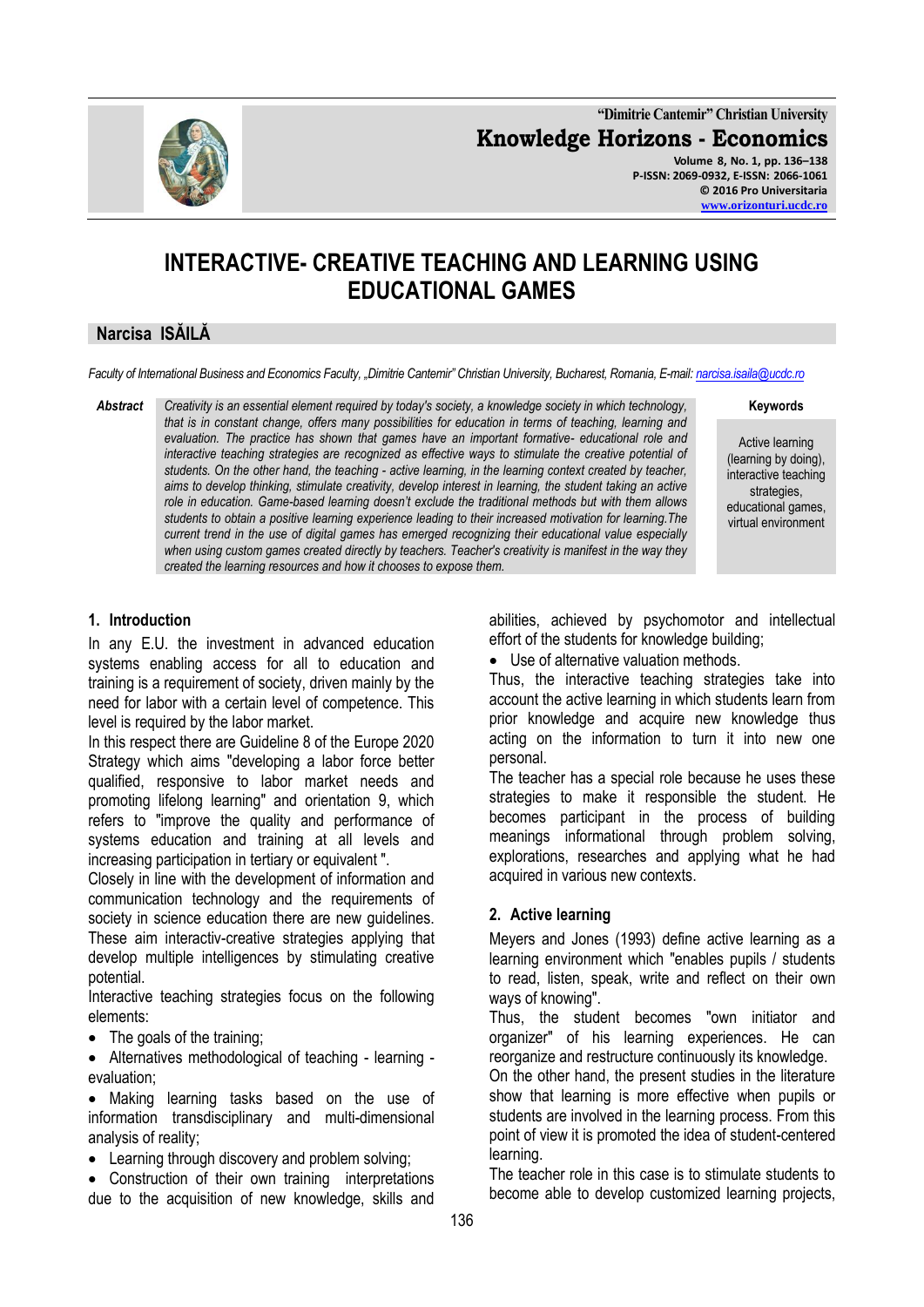to assume the responsibility of conducting learning gradually and acquiring the autonomy in their own training.

For the student to become an active participant in educational process, the teacher uses methods which promote active learning such as:

- Methods that facilitate understanding of concepts and ideas, harnessing their experience, skills of communication and networking, forming an active attitude: discussion, debate, role play etc.

- Methods that stimulate thinking and creativity, by searching, analyzing and developing solutions to problems: the case study, problem solving, didactic game, the exercise etc.

- Methods which promote teamwork and skills development and mutual cooperation: the project in small groups etc.

Applying these methods to active learning is reflected in observable behaviors (Figure 1).



*Figure 1.* Specific behaviors of active learning

The interactivity in active learning is based on mutual relationships in which, the learner acts on information for turn it into new one personal and internalized.

The methods used by the teacher allow the student to re-construct meanings through exploration, problem solving and application of information obtained in new situations.

Interactive creative learning as a special form of learning focuses on learning through discovery based on their own effort, independent or guided; stimulating creative thinking and imagination.

Therefore, the strategies used in active learning are designed to increase awareness and empowering students in training and fostering critical thinking.

The main elements proving creativity (Figure 2) are considered by teachers in teaching-learning activation process.

Thus, the use of methods, techniques and procedures which seeks to engage students in the learning process have aimed at developing thinking, stimulating creativity, developing their interest in learning, meaning

their training as active participants in the educational process.



*Figure 2.* The main elements of creativity

On the other hand, the preschoolers learn by playing, they are in the position to quickly find solutions and make decisions to solve problems.

Use of computer keeps actively the child's attention throughout learning activity, which makes it to be an efficient mean of training.

E-learning method provides convenient and efficient access to the latest information and knowledge, being a modern and efficient method of teaching-learningassessment of knowledge and continuing training.

## **3. Creativity and interactivity by educational game**

The game is the preferred method by children in the learning process. Children learn by playing.

From the teacher's point of view, the game emphasizes the formative role of teaching activities: practicing of thinking operations (analysis, synthesis, comparison, classification, ordering, abstraction, generalization, and concretization); developing the spirit of initiative, independence, but also of team.

The structure of the game teaching refers to:

- Didactic purpose;
- Teaching task;
- Game elements;
- Lesson content;
- The teaching material;
- Game rules.

The stages of the teaching game are:

- Introduction of game;
- Announcement of title game and presentation;
- Explaining and demonstrating the rules of the game;
- Establishment of regulations;
- Enforcement explanatory game (with some of the pupils);
- Trial game enforcement (all class);
- Game execution by children;